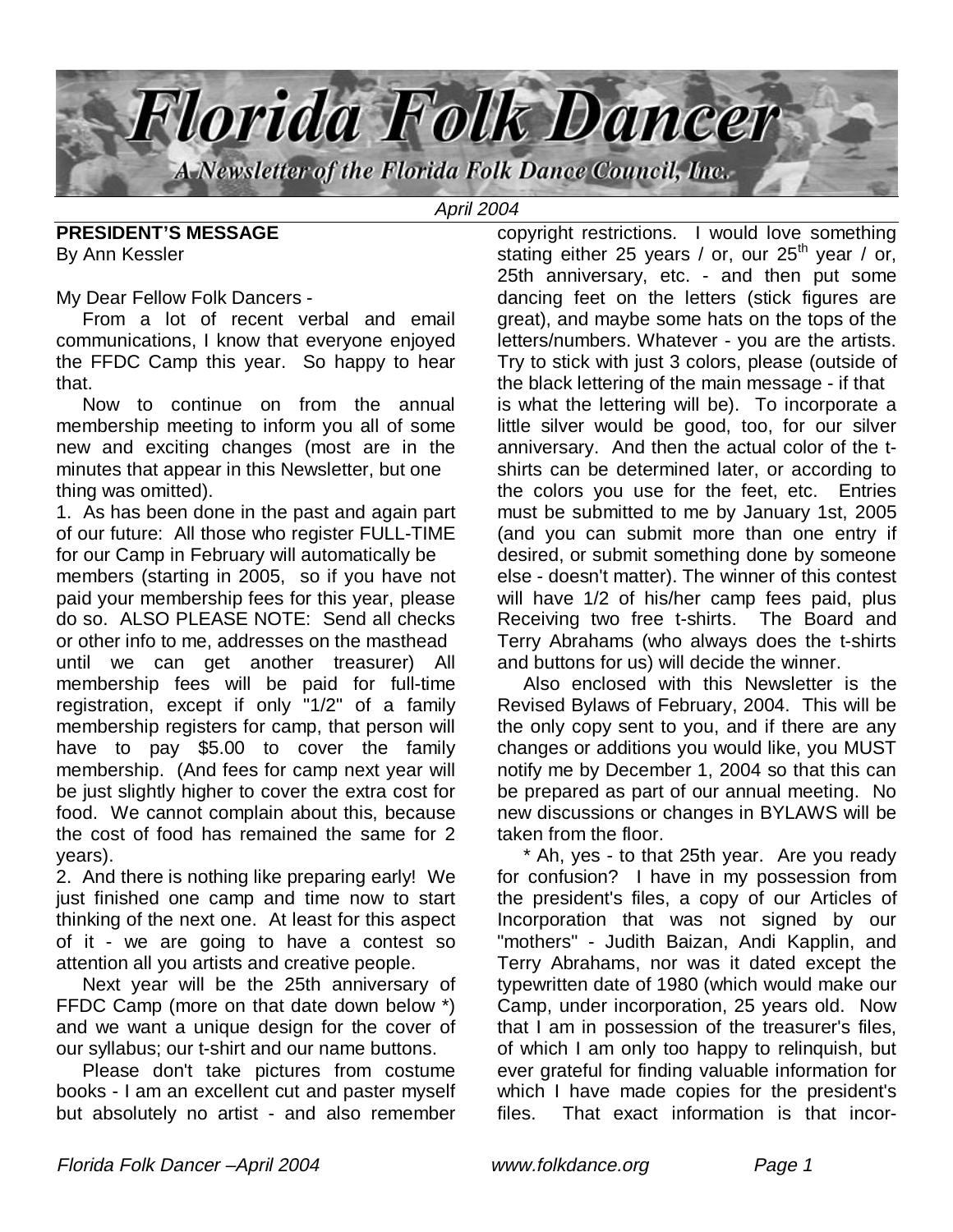poration was applied for on December 8, 1980 (and signed by our mothers), but was not filed until January 15, 1981 (at 11:35 AM to be exact) so that would really only make us 24 years old. I understand there were some camps before that time but the only information I have on the TEACHERS at camp, dates back to 1981 (George Tomov from Yugoslavia). That would have been the first camp under incorporation. I also have an old syllabus, found also in the files, that says: "Florida Folk Dance Council - 25th Anniversary - CAMP OCALA!??!!?? No wonder one woman said at the meeting (sorry forget who said it) when we announced our up and coming 25th anniversary, she said: "What again?" Fred and I only came to Florida the end of 1990 so am not aware of previous activities. But anyway, the last two syllabi of our FFDC, INC. Camp has said the 23<sup>rd</sup> and 24th year, so let 2005 be our 25th year. Let us not spoil all the fun and excitement with mathematics!

 And now a final plea - we need a treasurer! Won't someone please step forward to complete JP's term (she will be sadly missed - she not only kept our books in perfect order, but got our incorporation status reinstated. Thank you, JP, and safe and happy journeys in your motor home and new life). The coming year will find you with very little to do except keeping records of membership and conferring with our editor, Dan Lampert on this. At Camp time, I will receive all registration forms and monies and keep track of everything, including the membership that is part of full-time registration, and even personally calling anyone with errors in their registration forms. Of course, all this information will be passed on to you where you will keep your own financial records, which will be an excellent check on all figures. Again, please contact me directly. When an officer has not completed his/her term of office, the president appoints someone, with board approval, to complete that term. Please, please - won't you join our wonderful board? We really need you and it is lots of fun, too.

 Besides all this Parliamentarian stuff - have fun on the dance floor -

Ann Kessler

## **REFLECTIONS ON DANCE**

by Dan Lampert

 For a couple months now, an odd group of folkdancers (including myself!) have been exchanging emails on the "philosophy of dancing". We cover topics from the history and origins of dance, to modern-day ideas and concepts.

 In computer terms, this is called a "list server".

 If anyone would like to participate, just send me an email and tell me so. I'll add your name to the list, and you'll automatically receive emails whenever anyone in the group sends one.

 In turn, if you want to send an idea to everyone on the list, you just send an email to <phil@folkdance.org> Note: of course, we don't tolerate commercial solicitations, so don't do that.

 Oh, and I forgot to say... membership in the "phil" mailing list is FREE! To become a member, send a request to dan@webuniv.com To contact the group, send a message to phil@folkdance.org

--------------------------------------------------------

## **ISRAELI DANCE WORKSHOP**

From Debbie Meitin <dmeitin@cfl.rr.com>

 Saturday, March 27 and Sunday, March 28 over 70 people enjoyed the excitement of the 17th Annual Israeli Dance Workshop sponsored by the Jewish Community Center of Greater Orlando, with guest teacher extraordinaire Dany Benshalom. Dany had just arrived in the US on the previous Thursday



and led a total of 8 workshops, in 7 different cities by the time he returned to Israel on April 2. I get tired just thinking about it!!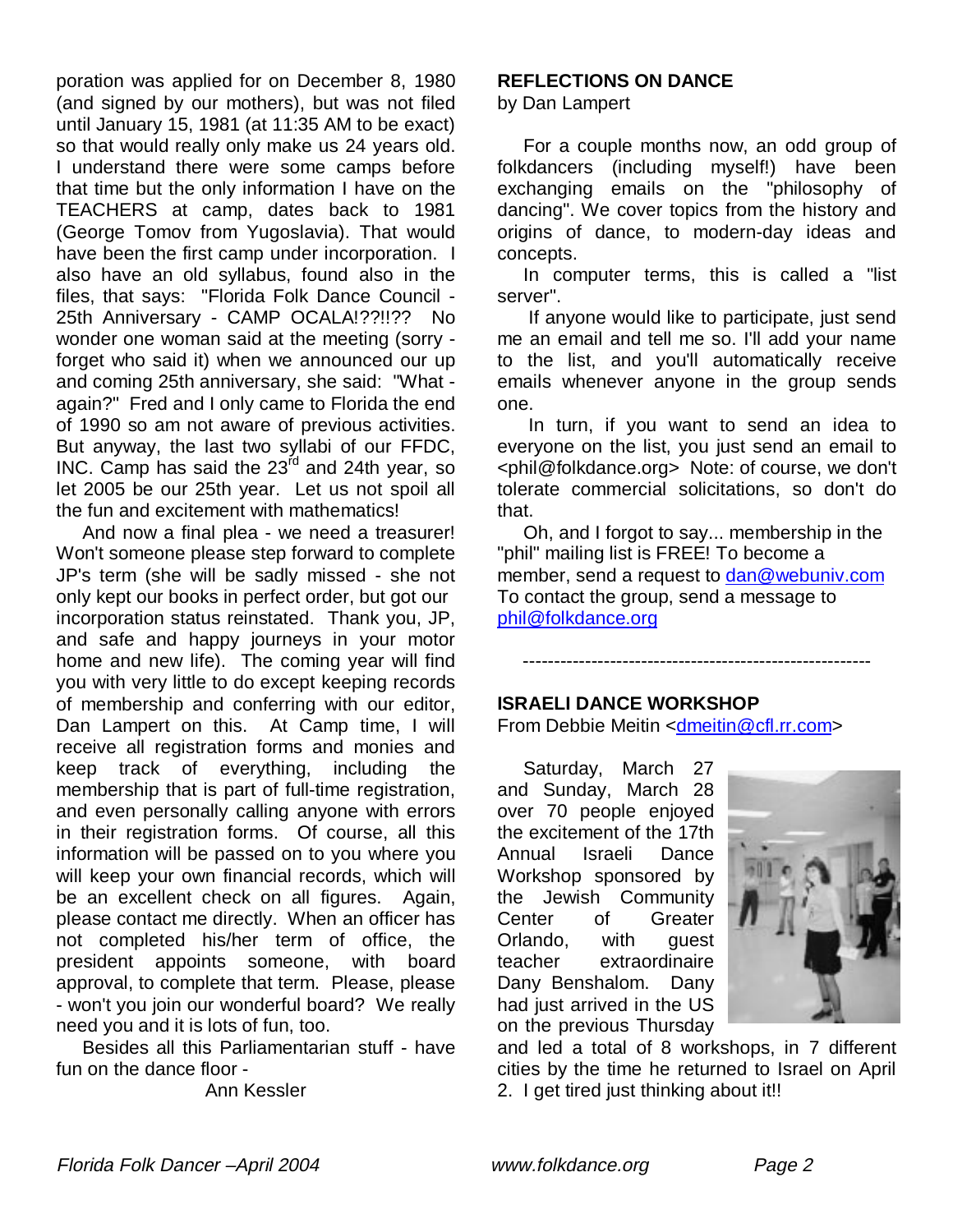

 Accompanied by organizer par excellence Ruthy Slann, Dany led a wonderful workshop,

teaching us 10 dances on Saturday and Sunday. They were primarily some of the latest dances popular in Israel, and a couple older favorites.

 Thanks to dancers from all around Florida who attended and participated with great enthusiasm. We will be reviewing the dances for a while, at least in Orlando. Please join us if you can on Mondays at 7:30PM at the JCC.

--Debbie Meitin

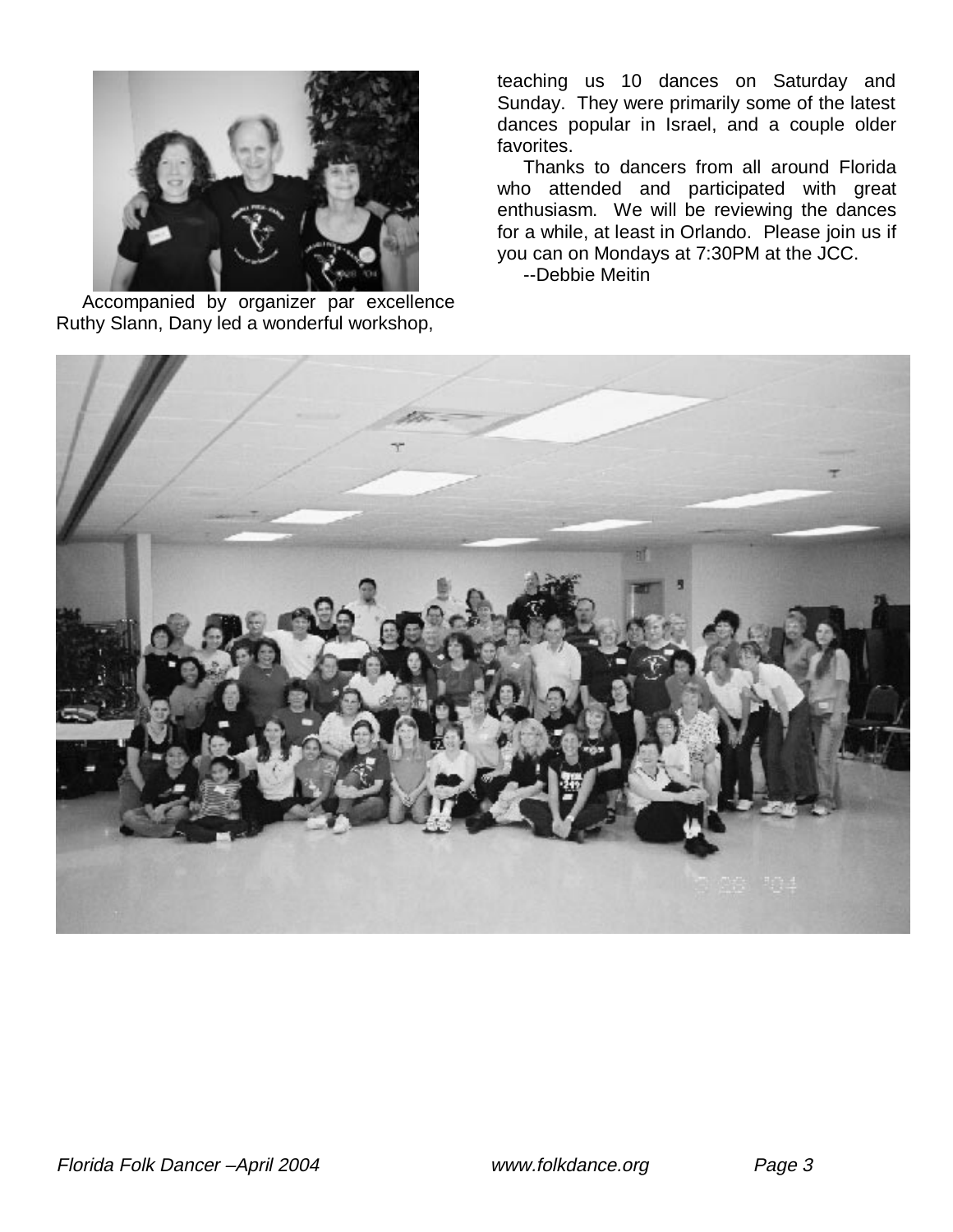#### **GAINESVILLE HAPPENINGS**

From Raluca Ioana Rosca <rarosca@ufl.edu>

 Nobody can beat Terry's alliterations but one can surely try (an alphabetization?)

 Anyhow, March was full of folkdance happenings in Gainesville.

 Due to Spring break, on March 5 and 12 we danced outside our regular gym and in a new place, the recreation room of Weaver Hall, the International House on UF campus. The place is large enough and is open to visitors of all ages and UF (non) affiliations, so we will try to keep it as an 'alternative' meeting place. Jack Seltzer volunteered to be responsible during the Summer with a Sunday dance in there, 7-10 pm, and hopefully we will get some of the international exchange students and the American students living in this dorm interested in folkdance and willing to join us in the gym as well.

 Raluca is happy to report that the Weaver Hall space is secured for the summer and moreover the International Folkdance Club now has an office space on the ground floor of the International House! Stay tuned for the newest developments...

 March 19 we were out of the gym again, this time in a PR/recruitment campaign during Gator Nights ( a weekly event taking place on campus in Reitz Union, and involving free food and movies, serious competition for Friday folkdancing in the gym). Our resident Bhangra teachers, Josan and Aman, had a visitor from Wisconsin, Davindra, a fellow Bhangra afficionado who used to dance w. the national Bhangra team in Punjabi.. So the three of them enlisted the help of Yang Mu and Margaret, put on some glorious costumes and all 5 of them performed and taught Bhangra for almost 3 hours.

 The audience grew steadily, and by the end of the event more than 50 students have danced or watched them. Even nicer, we had the chance to do some dance cross-pollination: some people came for the Bhangra, left w. fliers for tango and promised to show up on Fridays as well to do some Greek dance! We'll see...

 What one could see w.o. glasses was the increase in the number of (enthusiastic!) participants to the 'Sunday w. Andrei' tango classes. If the first session had 6 participants, the second one had almost 26 dancers  $+$  a visiting photograph in the person of Debra Anderson, the coordinator of International Student Services -- she gets extra points for dancing Bhangra as well!). The merit for this increase is equally divided between the excellent teaching of Andrei and the effective advertising organized by Yang Mu.

 If Sunday ended with tango, it started with a Budget Hearing in front of Student Government (starting July 1st, we'll be one of the almost 700 student organizations as opposed to one of the 35 Student Clubs; it depends on us to make this change a happy and a prosperous one).

 Anyhow, Shelley, Yang and myself wake up early, got together to talk about the club, and show pictures and fliers and to even demonstrate a sing-along 'Alunelul'! It all went very well, but we'll have to do a repeat this Sunday, just before the performance for Dance Marathon, the 36 hours dance event that takes place at O Connell Center.

 And of course, at the next budget hearing we'll have yet another activity to report: the Hawaiian dance workshop taught by Karen. The Tuesday night spot was not very popular, but a great time was had by all dancers and passersby (including Tanya, visiting from Miami!). Karen introduced first the basic footwork, and then added the arms and hand movement. If you never done a hula, that would have been a great first try.

 Well, that's all for now. Come join us on Friday, and you'll get to see them all: the dance about the grass shack mixed with some antstomping Tropankas, the Argentine tango and the English country dance, the Bhangra and the Macedonian man dances and, of course, 'the newest sensation in old dances', the dances from the camp!

--------------------------------------------------------

 See you all dancing, Raluca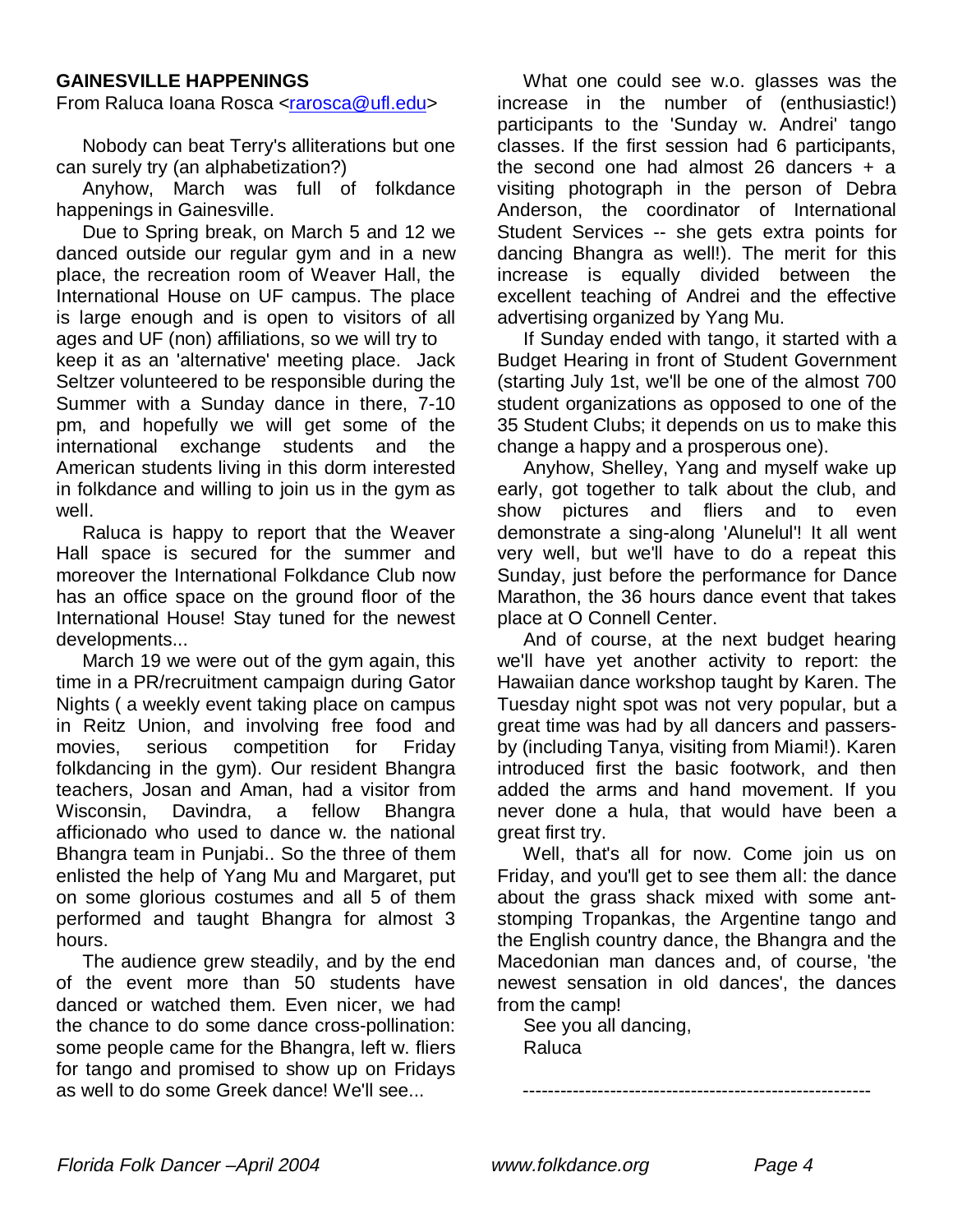**JIM GOLD** sent some fliers about his tours in 2004:

Greece - May 11-21, 2004 Slovenia & Croatia - July 31-Aug. 10, 2004 Hungary - Aug. 9-19, 2004

If you have an interest in any of these events, visit www.jimgold.com or call him at 201-836-0362. His email address is jimgold@jimgold.com

--------------------------------------------------------

#### **INDEPENDENCE DAY WEEKEND WITH COLIN HUME**

From Charlie Dyer <chdyer@aya.yale.edu>

 Colin Hume, of Hertfordshire, England, the choreographer of "Elizabeth" and several other fine English country dances, is coming to North Florida this Independence Day weekend.

 He will call an all day English country dance on Saturday July 3rd in Jacksonville at the Good Shepherd Church.

 Then on Sunday July 4th, he will call the regular 1<sup>st</sup> Sunday Gainesville, FL contra dance.

 Registration is now open. Details of the weekend and a simplified registration form can be found at:

http://chdyer.tripod.com/colinhume.html

 This page can also be reached from the main page- www.DanceFlorida.com

Hope to see you all there.

Charlie Dyer 904-731-7058 www.DanceFlorida.com chdyer@aya.yale.edu

--------------------------------------------------------

## **NEWS FROM JAN LATHI**

<amarjan@bestnetpc.com>

Hi, friends,

 It has been awhile since I caught y'all up on what is happening with us.

 Amar is still in rehab and has actually been doing quite well with physical therapy. He is walking unattended all over the place, even

though he is supposed to be assisted when he leaves his bed/chair. His cognitive skills are being addressed but progress here is unbelievably slow. The short term memory is just not there but he can remember minute details from his childhood. It occurs to me that dancing would be the perfect practice for redeveloping memory skills. I'll work on that. His next (4th) course of chemotherapy begins on March 29th for 5 days. His brain scan from 3 weeks ago showed no appreciable tumor activity which is good news. Blood work has revealed a change in his red blood cell production so he is taking some kind of "booster" to increase production. This is a side effect of the chemo. He takes Coumadin for his lung and leg clots. His legs are still somewhat swollen from phlebitis and inactivity. He looks the picture of health - good color, glistening skin, his usual smile. He is receiving lots of visitors at the rehab center and I "kidnap" him occasionally on weekend afternoons when there are no physical therapy sessions for a visit to our home.

 I have had one session of chemo and am due for my next one on March 29th. For this I must be driven to Mayo Clinic in Jacksonville for a 7-hour intravenous course of several chemicals.

 The only side effect was unbelievable exhaustion, which occurred 4 days after treatment and lasted for about 3 days. My hair does not seem to be anchored as strongly to this old head and is beginning to thin out. That will by my status symbol! I still dance in Flagler Beach on Thursday afternoons and we welcome any visitors to join us.

 We are hoping that Amar will return home in a few weeks if I do not show any worse effects from chemo. He will continue therapy in the home.

 We both continue to count the blessings we do find in each day - the marvelous support of friends, family, and neighbors.

 Keep the cards and wishes coming for Amar. He is at Grand Oaks Health and Rehab Center, Room 406, 3001 Palm Coast Parkway SE, Palm Coast, FL, 32137. He can receive visitors – it is actually good for him to stimulate his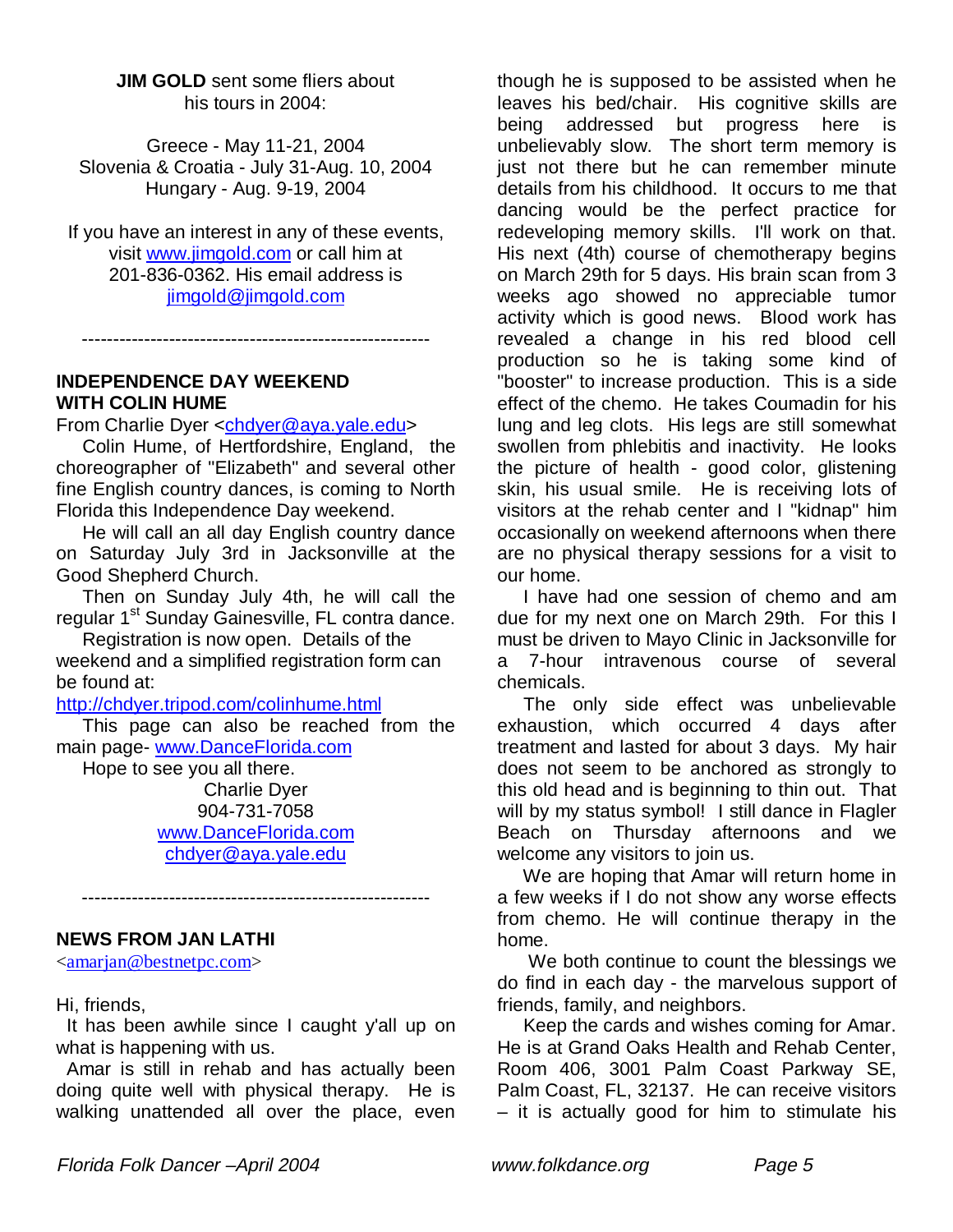social side and tickle his memory system. If you do visit, avoid 11 am and 1 pm when therapy is scheduled. If he is sleeping, wake him up! I think he sleeps from boredom. He goes to sleep at night by 7 pm.

--------------------------------------------------------

 Thank you all for just being there. Jan

#### **GOODBYE, SHELLEY - and other end-of-semester stories** By Raluca Ioana Rosca rarosca@ufl.edu

I trust that Jenneine, Yang or Julieta will write some more about their trip to Atlanta for Rang Tang, in the mean time I'll write about what I've witnessed: an eventful end of semester!

 Last Friday, we celebrated Shelley's graduation with balloons and a big card in the rec room and a sweet break at Maude's Cafe after dance (improved by Tanya's out-of-town visit). Of course we had dance, we even had a quick review of all the Israeli dances that Shelley introduced to the group: Hatishma (the Peter-Paul and Mary sounding one), Neshikat Turkit (The Turkish Kiss), the Klezmer sounding Nigun, a revived Hora Medura---a list longer than my spelling abilities. Thanks are due to Jack for the gathering idea, to Yang for buying the graduation props and to Max for producing a CD for Shelley.

 We didn't have too much respiro time, as on Saturday we danced downtown for Earth Day festival. With input from Shelley and Yang as choreographers and costume-designer, we devised an alternative dance program: performing Dansul Fetelor de la Crihalma (Romania), Papuri(Armenia), Nehikat Turkit (Israeli) and the Little Grass Shack (Hawaiian, learnt from Karen Sun-Ray) as well as teaching An Dro Retourne (French/Brittany) and Nigun (Israeli). Kudos go also to Kim who did a great job in announcing the group, to Joyce who expertly led Papuri, and to the 'enthusiastic audience members' : Diane, Max, Michele and Tanya, who helped with the teaching. Overall, it ended up being a nicely balanced performance, and we even had a change a costume midway

through, when yasmas become hip scarves and Hawaiian flowers appeared from nowhere.

 In contrast, this week seems more hectic: on Friday May 30 there is no dance in the gym, but a convocation ceremony on Reitz Union North Lawn (completed with a projection of the video we helped made in the 'closure night' in Norman Gym) competes with the opening of John Ward's show at the University Gallery in the Fine Arts Building. Of course both of them are scheduled for 7-9! I'll have to report back in May on how we managed to be in two places at once! In the meantime, stay tuned for the summer A schedule, to be determined this week as well ( if we get some more input about who wants to dance when-hint, hint...) See you all dancing,

**Raluca** 

# **SARASOTA GRAPEVINE DANCERS**

--------------------------------------------------------

by Marie Millett

 We are enjoying the dances from camp thanks to the teaching of Ann Kessler, Andi Kapplin, and Nancy Wilusz. We have missed Ann the last two weeks but will welcome her back April 14. We have enjoyed a number of visiting dancers this year and hope they will return next year. Have missed Judy Koral this year as her back has been giving her a bad time.

 Phyllis and Don from Chicago were a great addition to our group this year but have returned to Chicago now. Many of you met them at the camp.

 Dolores Lustig has joined us from Chicago and we're delighted she is here.

 Andi Kapplin and Ursula Tison will be away from us for the Summer and we will miss them, but we will be dancing all Summer. Do come dance with us. Give me a call 941-351-6281 or e-mail gvduurn@earthlink.net to make sure we haven't decided to take off for Spain or other exotic places.